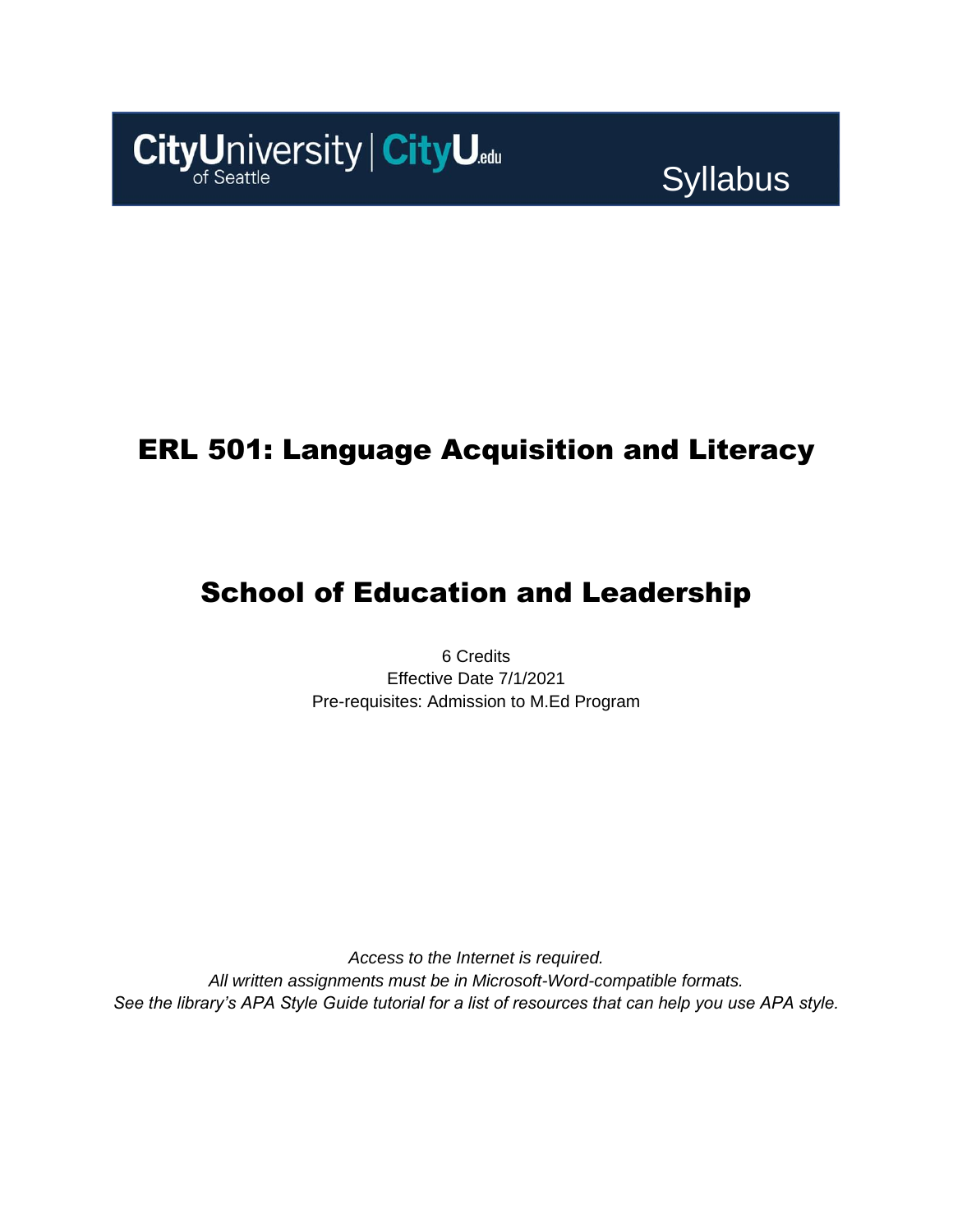# Faculty Information

Professional experience information for instructors is found under *Faculty Information* in the online course menu.

### Contact Information

Contact information for instructors is found under *Faculty Information* in the online course menu.

## Course Description

This course emphasizes the conditions of learning that create language acquisition. Topics include ways to create literate environments; use of print and electronic media in instruction; and best instructional practices. Candidates learn specific strategies useful for communicating with and instructing all students as they acquire literacy skills.

## Course Resources

Required and recommended resources to complete coursework and assignments are found on the course [Reading List.](https://cityu.alma.exlibrisgroup.com/leganto/login?auth=SAML) The reading list can be found under *Course Information* in Blackboard as well as from the library homepage ("Find Your Textbook" button).

**Note**: Required resources that must be purchased by the student are tagged "Purchase from a vendor of your choosing." Required resources with a direct link, "Available through CityU Library", are available electronically at no cost to students.

Students in Canada may purchase course resources from the [Canada Bookstore,](https://www.cityubookstore.ca/index.asp) and students outside the U.S. and Canada should contact their advisor or textbook coordinator for additional information.

## Course Outcomes

In this course, learners:

- Demonstrate awareness and exploration language development birth through preschool years.
- Implement experimental reading and writing preschool through Kindergarten.
- Analyze linguistical, cultural and cognitive factors which impact student learning.
- Implement early reading and writing skills aimed at kindergarten through second grade.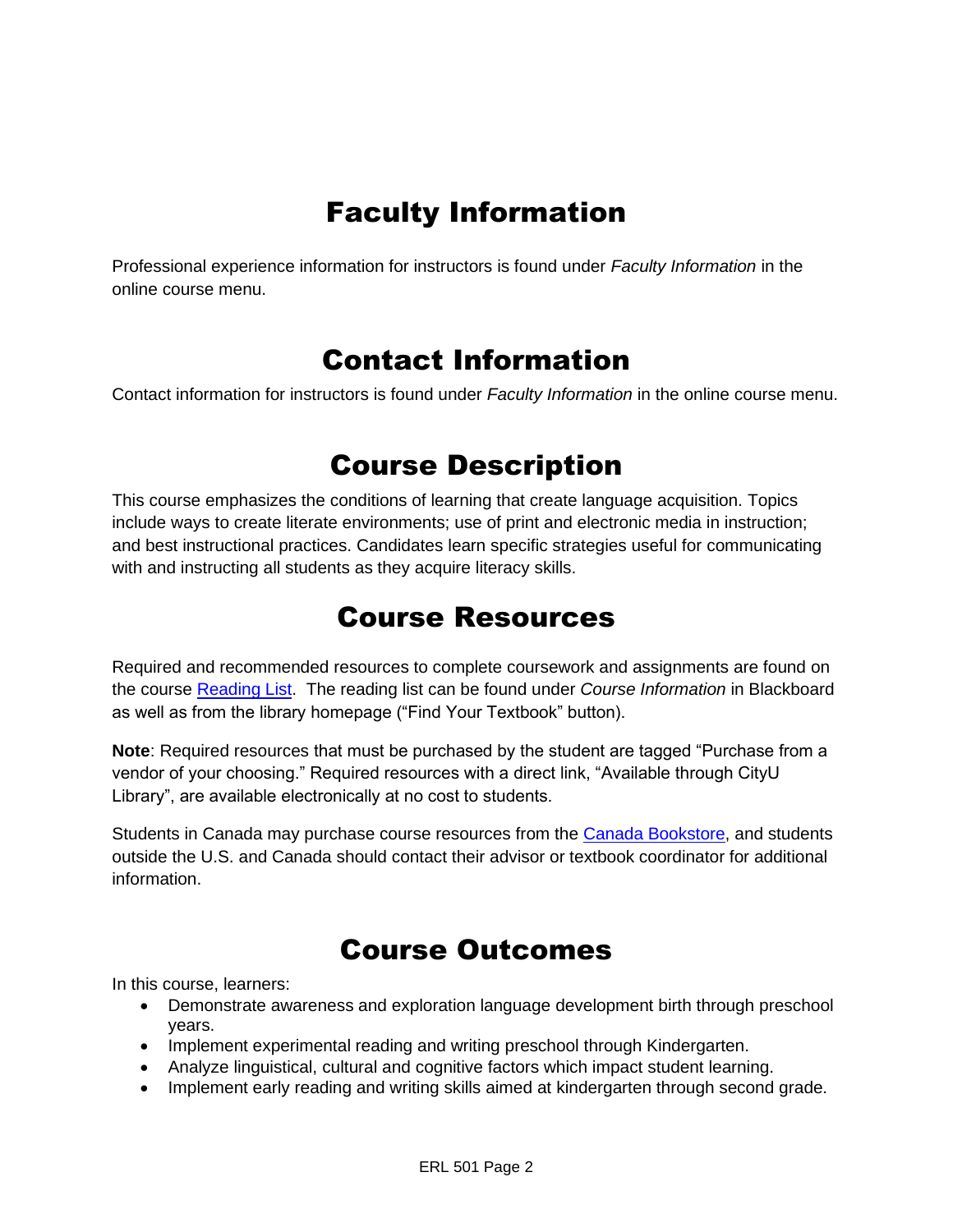- Create and implement independent and productive reading and writing activities that meet individual student needs
- Provide evidence of knowledge about the continually evolving process of language and literacy development.
- Develop transitional reading and writing tasks for students working beyond grade level.

## Shared Agreements

Our primary commitment is to **build relationships** both with each other and within ourselves. We share a *collective goal* of becoming critically conscious educators who are prepared to serve all students in our classrooms. A positive learning experience relies on creating an atmosphere where space is held for *multiple truths* to coexist, and where we begin to *notice and name power dynamics* in our own group and also in the education system, its processes, and its policies. We acknowledge that differences among our identities, social backgrounds and experiences will influence our perspectives and those of others*.* We agree to *share our truths bravely*, to *acknowledge the humanity* of each other and ourselves, and to *look for learning* in ourselves and others.

*\*\*We agree to keep confidential all issues of a personal or professional nature that are discussed in class.\*\**

*\*\*adapted from Color Brave Spaces by Equity Matters (2021)[. www.equitymattersnw.com](http://www.equitymattersnw.com/)*

## Additional Information

This is a new heading for our syllabus template. Programs are using this to list additional information required by accreditors, or core concepts/knowledge/skills.

### Grading Scale

The grades earned for the course will be calculated using City University of Seattle's decimal grading system, found in the current University Catalog [\(https://www.cityu.edu/catalog/\)](https://www.cityu.edu/catalog/).

Grading rubrics with details on how each assignment will be graded are located under *Assignments* and/or in *My Grades* in the online course menu. Students should review the rubric for each assignment prior to completing their work in order to understand how it will be assessed.

## Course Assignments and Grading

Language and Literacy Development (80% of Final Grade)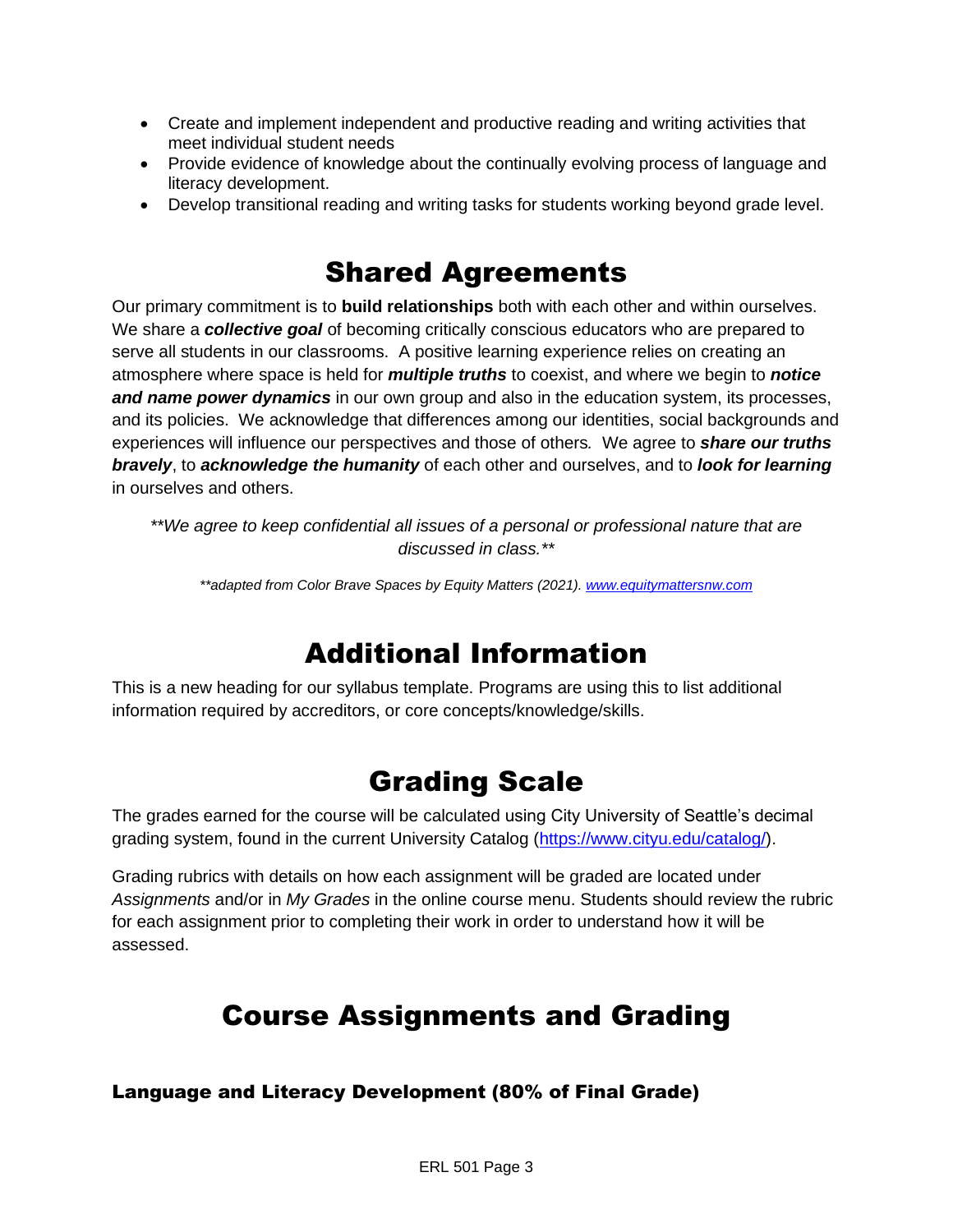Provide evidence of understanding of the continually evolving processes of language and literacy learning, focusing on each stage of literacy development.

Focus stages include:

- Awareness and exploration—birth through preschool year.
- Experimental reading and writing—kindergarten through first grade
- Early reading and writing— kindergarten through second grade
- Transitional reading and writing—more complex literacy tasks aimed for second through fifth grades
- Independent and productive reading and writing tasks for individual needs.
- Linguistic, cultural, cognitive and academic factors that impact student learning

### Participation, Engagement, and Essential Dispositions (20% of Final Grade)

Candidates should participate and engage in all classwork, including required assignments, class discussions, activities, and instructor-determined assignments. Candidates should work to meet essential dispositions criteria not only in the field, but also in their coursework, whether online or in person

## Course Policies

Participation will be graded based on engagement in class discussions and activities (both online and mixed modes). Online-only courses will be determined via active engagement in weekly discussion boards or other interactive opportunities provided by the instructor. Mixed mode courses will be determined based on presence in class and engagement with content and peers both within and outside of face-to-face class sessions.

# University Policies

You are responsible for understanding and adhering to all of City University of Seattle's academic policies. The most current versions of these policies can be found in the University Catalog that is linked from the CityU Web site.

### Antidiscrimination

City University of Seattle and its staff and faculty are committed to supporting our students. We value equity, diversity, and inclusion as a way of life as well as the educational opportunities it provides. City U will not tolerate any form of discrimination based on race, color, ethnicity, sexual orientation, gender identification, socioeconomic status, or religious values. If you have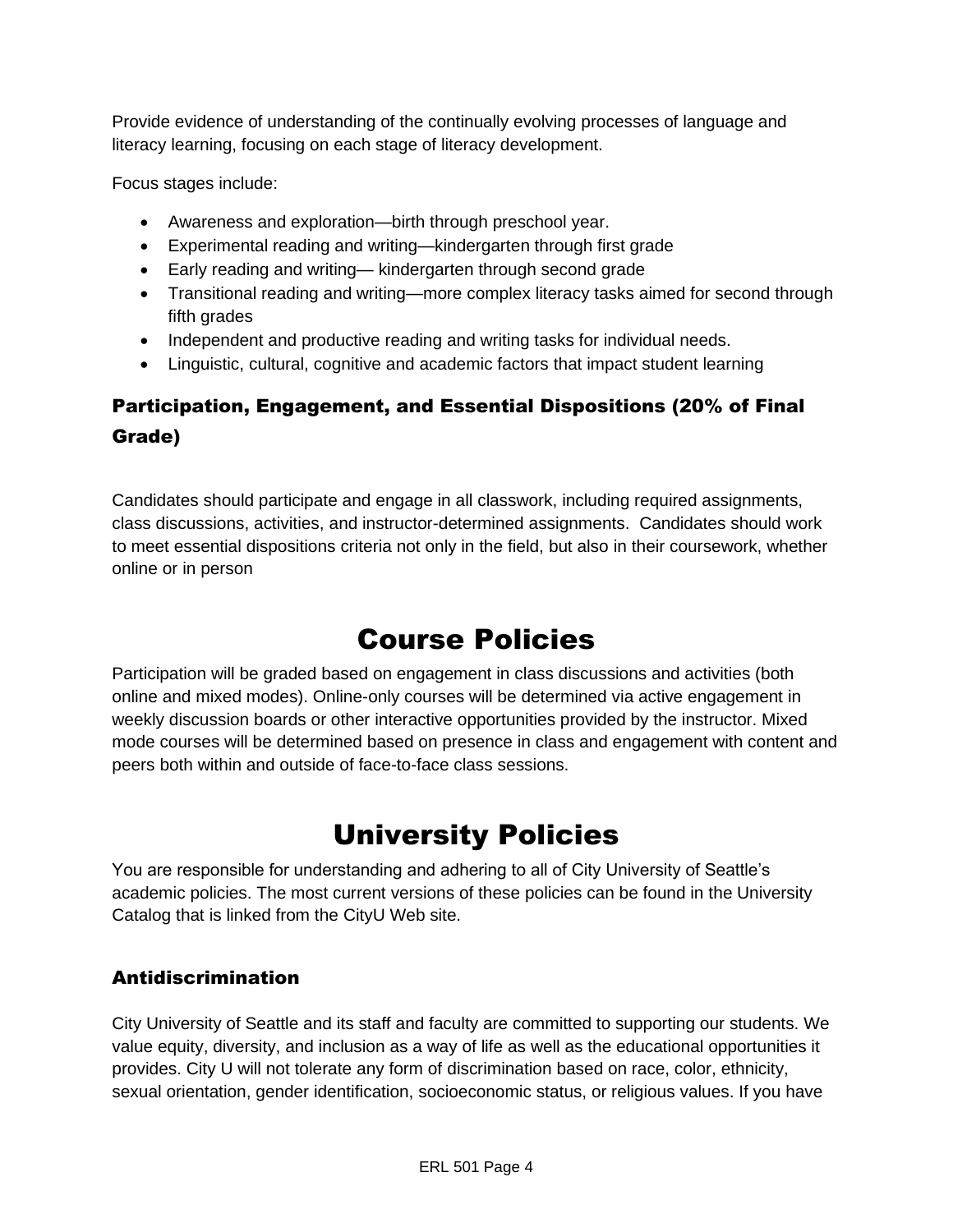experienced any discrimination based on any of the above, we encourage you to report this to the University. Please report this to your instructor. If you do not feel safe reporting this to your instructor, please report to the Provost or to the Vice President of Student Affairs.

### Non-Discrimination & Prohibition of Sexual Misconduct

City University of Seattle adheres to all federal, state, and local civil rights laws prohibiting discrimination in employment and education. The University is committed to ensuring that the education environment is bounded by standards of mutual respect and safety and is free from discriminatory practices.

In the U.S., the University is required by Title IX of the Education Amendments of 1972 to ensure that all of its education programs and activities do not discriminate on the basis of sex/gender. Sex includes sex, sex stereotypes, gender identity, gender expression, sexual orientation, and pregnancy or parenting status. Sexual harassment, sexual assault, dating and domestic violence, and stalking are forms of sex discrimination, which are prohibited under Title IX and by City University of Seattle policy. City University of Seattle also prohibits retaliation against any person opposing discrimination or participating in any discrimination investigation or complaint process internal or external to the institution. Questions regarding Title IX, including its application and/or concerns about noncompliance, should be directed to the Title IX Coordinator. For a complete copy of the policy or for more information, visit [https://my.cityu.edu/titleix](https://nam11.safelinks.protection.outlook.com/?url=https%3A%2F%2Fmy.cityu.edu%2Ftitleix&data=04%7C01%7Claker%40cityu.edu%7Cbc558c70c10340dbaa2408d9172365a0%7Cb3fa96d9f5154662add763d854e39e63%7C1%7C0%7C637566263054321964%7CUnknown%7CTWFpbGZsb3d8eyJWIjoiMC4wLjAwMDAiLCJQIjoiV2luMzIiLCJBTiI6Ik1haWwiLCJXVCI6Mn0%3D%7C1000&sdata=GX0hgfxN2OMKFTKjD04gqvwwyU44mfnCmEdCtsEzab0%3D&reserved=0) or contact the Title IX Coordinator.

In Canada, in compliance with the British Columbia Human Rights Code, the Alberta Human Rights Act, WorksafeBC, and the Workers' Compensation Board of Alberta, the University believes that its environment should at all times be supportive and respectful of the dignity and self-esteem of individuals. Discrimination, harassment and bullying conduct, whether through person-to-person behaviour or via electronic communications such as email or social media is not acceptable and will not be tolerated. As an educational institution, it is our responsibility to cultivate an environment of excellence, equity, mutual respect and to recognize the value and potential of every individual. The University will take all necessary steps to meet or exceed the requirements of the law to prevent discrimination, harassment and bullying. The Respectful Workplace Policy for the prevention of discrimination, harassment and bullying policy and procedure can be found at [https://www.cityu.edu/discover-cityu/about-cityu/](https://nam11.safelinks.protection.outlook.com/?url=https%3A%2F%2Fwww.cityu.edu%2Fdiscover-cityu%2Fabout-cityu%2F&data=04%7C01%7Claker%40cityu.edu%7Cbc558c70c10340dbaa2408d9172365a0%7Cb3fa96d9f5154662add763d854e39e63%7C1%7C0%7C637566263054331957%7CUnknown%7CTWFpbGZsb3d8eyJWIjoiMC4wLjAwMDAiLCJQIjoiV2luMzIiLCJBTiI6Ik1haWwiLCJXVCI6Mn0%3D%7C1000&sdata=7Q6QoqwuNLfeOJPewViWSeIwRIBy%2BoqDOiP8xSHYm78%3D&reserved=0) under the Policies section or at [https://www.cityuniversity.ca/about/](https://nam11.safelinks.protection.outlook.com/?url=https%3A%2F%2Fwww.cityuniversity.ca%2Fabout%2F&data=04%7C01%7Claker%40cityu.edu%7Cbc558c70c10340dbaa2408d9172365a0%7Cb3fa96d9f5154662add763d854e39e63%7C1%7C0%7C637566263054331957%7CUnknown%7CTWFpbGZsb3d8eyJWIjoiMC4wLjAwMDAiLCJQIjoiV2luMzIiLCJBTiI6Ik1haWwiLCJXVCI6Mn0%3D%7C1000&sdata=TX6bXEiU0CC6hC1mrTnKpuJywbR06qAj7RMu8QC4RUA%3D&reserved=0) .

#### Religious Accommodations

City University of Seattle has a policy for accommodation of student absences or significant hardship due to reasons of faith or conscience, or for organized religious activities. The University's policy, including more information about how to request an accommodation, is available in the University Catalog and on the my.cityu.edu student portal. Accommodations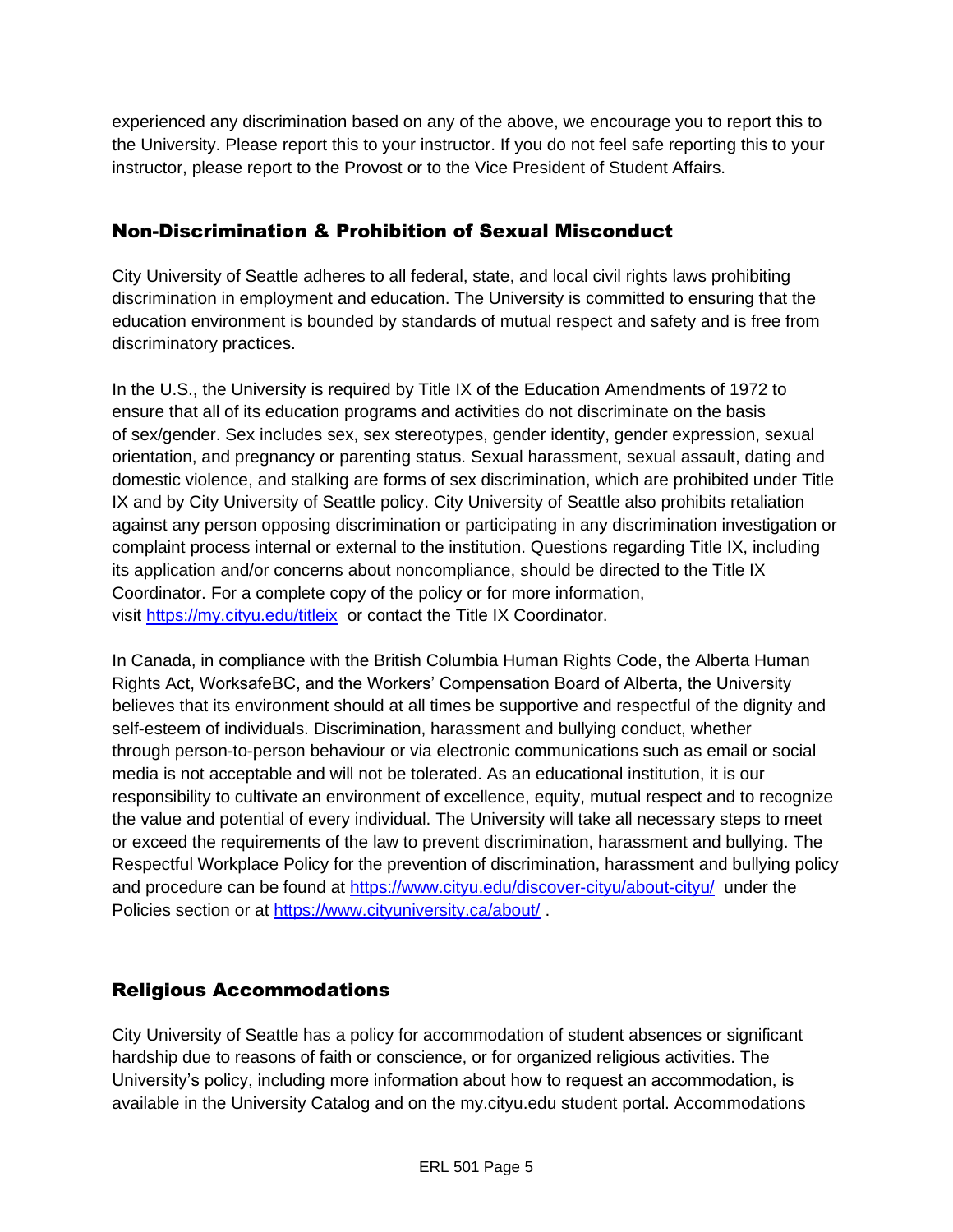must be requested by the 20% mark of this course (e.g. day 14 of a ten-week course, day 7 of a 5-week course) using the Religious Accommodations Request Form found on the student dashboard in the my.cityu.edu student portal.

### Academic Integrity

Academic integrity in students requires the pursuit of scholarly activity that is free from fraud, deception and unauthorized collaboration with other individuals. Students are responsible for understanding CityU's policy on academic integrity and adhering to its standards in meeting all course requirements. A complete copy of this policy can be found in the [University Catalog](https://nam11.safelinks.protection.outlook.com/?url=http%3A%2F%2Fwww.cityu.edu%2Fcatalog%2F&data=04%7C01%7Claker%40cityu.edu%7Cbc558c70c10340dbaa2408d9172365a0%7Cb3fa96d9f5154662add763d854e39e63%7C1%7C0%7C637566263054341952%7CUnknown%7CTWFpbGZsb3d8eyJWIjoiMC4wLjAwMDAiLCJQIjoiV2luMzIiLCJBTiI6Ik1haWwiLCJXVCI6Mn0%3D%7C1000&sdata=aL6fsSyLtVzJgdrlE9PtZXb%2F3H6wCdrvPcw4zOoEYTI%3D&reserved=0) in the section titled *Academic Integrity Policy* under *Student Rights & Responsibilities*.

### **Attendance**

Students taking courses in any format at the University are expected to be diligent in their studies and to attend class regularly. Regular class attendance is important in achieving learning outcomes in the course and may be a valid consideration in determining the final grade. For classes where a physical presence is required, a student has attended if they are present at any time during the class session. For online classes, a student has attended if they have posted or submitted an assignment. A complete copy of this policy can be found in the [University Catalog](https://nam11.safelinks.protection.outlook.com/?url=http%3A%2F%2Fwww.cityu.edu%2Fcatalog%2F&data=04%7C01%7Claker%40cityu.edu%7Cbc558c70c10340dbaa2408d9172365a0%7Cb3fa96d9f5154662add763d854e39e63%7C1%7C0%7C637566263054341952%7CUnknown%7CTWFpbGZsb3d8eyJWIjoiMC4wLjAwMDAiLCJQIjoiV2luMzIiLCJBTiI6Ik1haWwiLCJXVCI6Mn0%3D%7C1000&sdata=aL6fsSyLtVzJgdrlE9PtZXb%2F3H6wCdrvPcw4zOoEYTI%3D&reserved=0) in the section titled *Attendance* under *Student Rights & Responsibilities*.

### Final Assignments Due Date

Final assignments for each class at CityU must be due on or before the final date of the course as indicated in the university's course information system. Due dates that extend beyond the final date of the course may negatively impact tuition funding for students.

# Support Services

### Disability Services Accommodations Statement

Students with documented disability who wish to request academic accommodations are encouraged to contact Disability Support Services to discuss accommodation requests and eligibility requirements. Please contact Disability Support Services at [disability@cityu.edu](mailto:disability@cityu.edu) or 206.239.4752 or visit the [Disability Support Services](https://nam11.safelinks.protection.outlook.com/?url=https%3A%2F%2Fmy.cityu.edu%2Fdepartment%2Fdisability-support-services%2F&data=04%7C01%7Claker%40cityu.edu%7Cbc558c70c10340dbaa2408d9172365a0%7Cb3fa96d9f5154662add763d854e39e63%7C1%7C0%7C637566263054351946%7CUnknown%7CTWFpbGZsb3d8eyJWIjoiMC4wLjAwMDAiLCJQIjoiV2luMzIiLCJBTiI6Ik1haWwiLCJXVCI6Mn0%3D%7C1000&sdata=e%2FOzbhqrB5SP38rzkwNSwviN3V%2Fv%2BsJNtdettuKSolw%3D&reserved=0) page in the my.cityu.edu portal. Confidentiality will be observed in all inquiries. Once approved, information about academic accommodations will be shared with your course instructors.